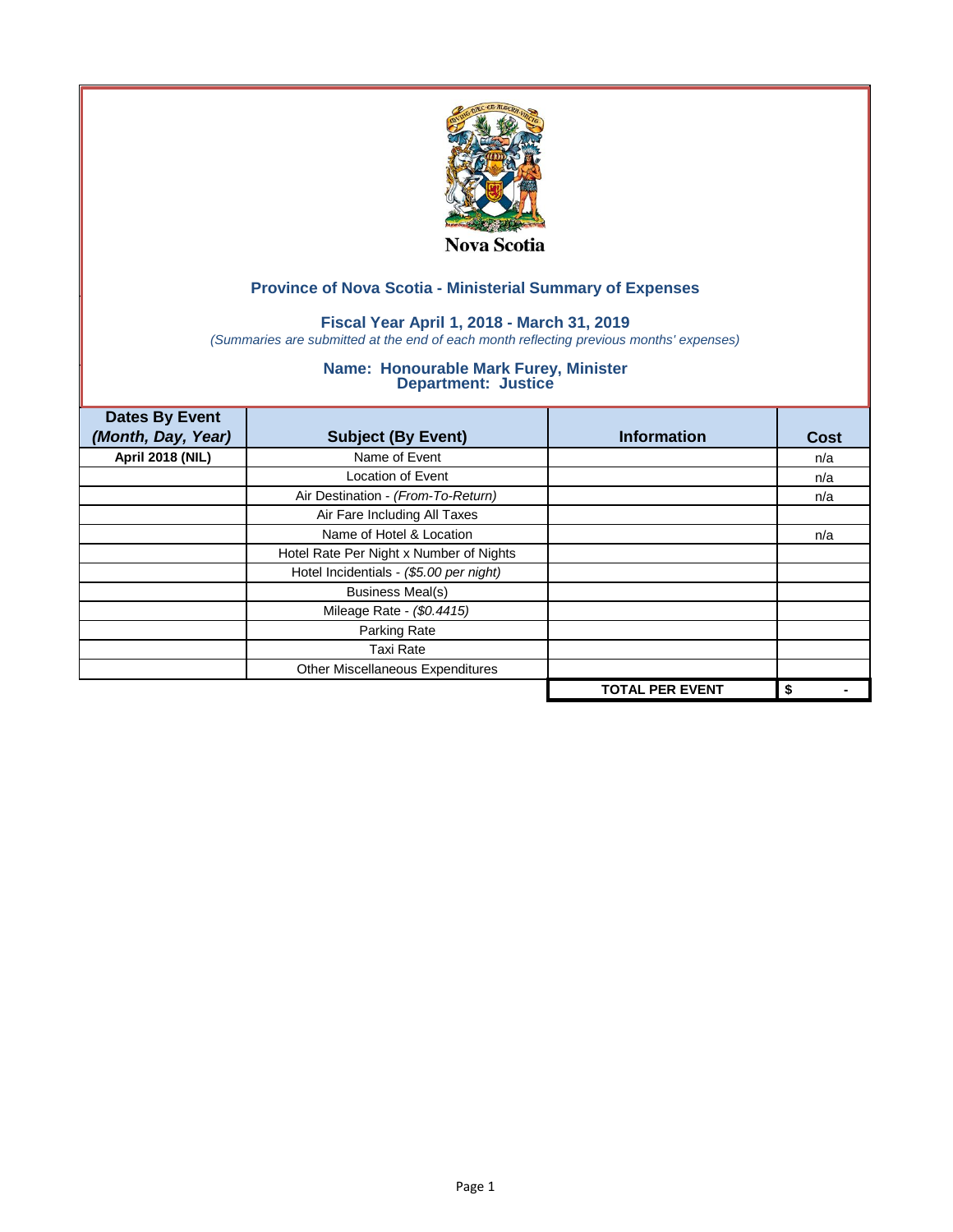

### **Fiscal Year April 1, 2018 - March 31, 2019**

*(Summaries are submitted at the end of each month reflecting previous months' expenses)*

| <b>Dates By Event</b><br>(Month, Day, Year) | <b>Subject (By Event)</b>               | <b>Information</b>                 | <b>Cost</b>  |
|---------------------------------------------|-----------------------------------------|------------------------------------|--------------|
|                                             |                                         |                                    |              |
| May 9, 2018                                 | Name of Event                           | Physician Presentation On Cannabis | n/a          |
|                                             | Location of Event                       | Windsor                            | n/a          |
|                                             | Air Destination - (From-To-Return)      |                                    | n/a          |
|                                             | Air Fare Including All Taxes            |                                    |              |
|                                             | Name of Hotel & Location                |                                    | n/a          |
|                                             | Hotel Rate Per Night x Number of Nights |                                    |              |
|                                             | Hotel Incidentials - (\$5.00 per night) |                                    |              |
|                                             | <b>Business Meal(s)</b>                 |                                    |              |
|                                             | Mileage Rate - (\$0.4415)               | <b>157 kms</b>                     | \$<br>69.32  |
|                                             | Parking Rate                            |                                    |              |
|                                             | <b>Taxi Rate</b>                        |                                    |              |
|                                             | <b>Other Miscellaneous Expenditures</b> |                                    |              |
|                                             |                                         | <b>TOTAL PER EVENT</b>             | \$<br>69.32  |
| <b>Dates By Event</b>                       |                                         |                                    |              |
| (Month, Day, Year)                          | <b>Subject (By Event)</b>               | <b>Information</b>                 | Cost         |
| May 10-11, 2018                             | Name of Event                           | <b>UNSM Conference</b>             | n/a          |
|                                             | <b>Location of Event</b>                | Yarmouth                           | n/a          |
|                                             | Air Destination - (From-To-Return)      |                                    | n/a          |
|                                             | Air Fare Including All Taxes            |                                    |              |
|                                             | Name of Hotel & Location                | Comfort Inn, Yarmouth              | n/a          |
|                                             | Hotel Rate Per Night x Number of Nights | \$119.60 x 1 night                 | \$<br>119.60 |
|                                             | Hotel Incidentials - (\$5.00 per night) | 1 night                            | \$<br>5.00   |
|                                             | <b>Business Meal(s)</b>                 |                                    |              |
|                                             | Mileage Rate - (\$0.4415)               | 402 kms                            | \$<br>177.48 |
|                                             | Parking Rate                            |                                    |              |
|                                             |                                         |                                    |              |
|                                             | <b>Taxi Rate</b>                        |                                    |              |
|                                             | <b>Other Miscellaneous Expenditures</b> | Conference fees                    | \$<br>295.00 |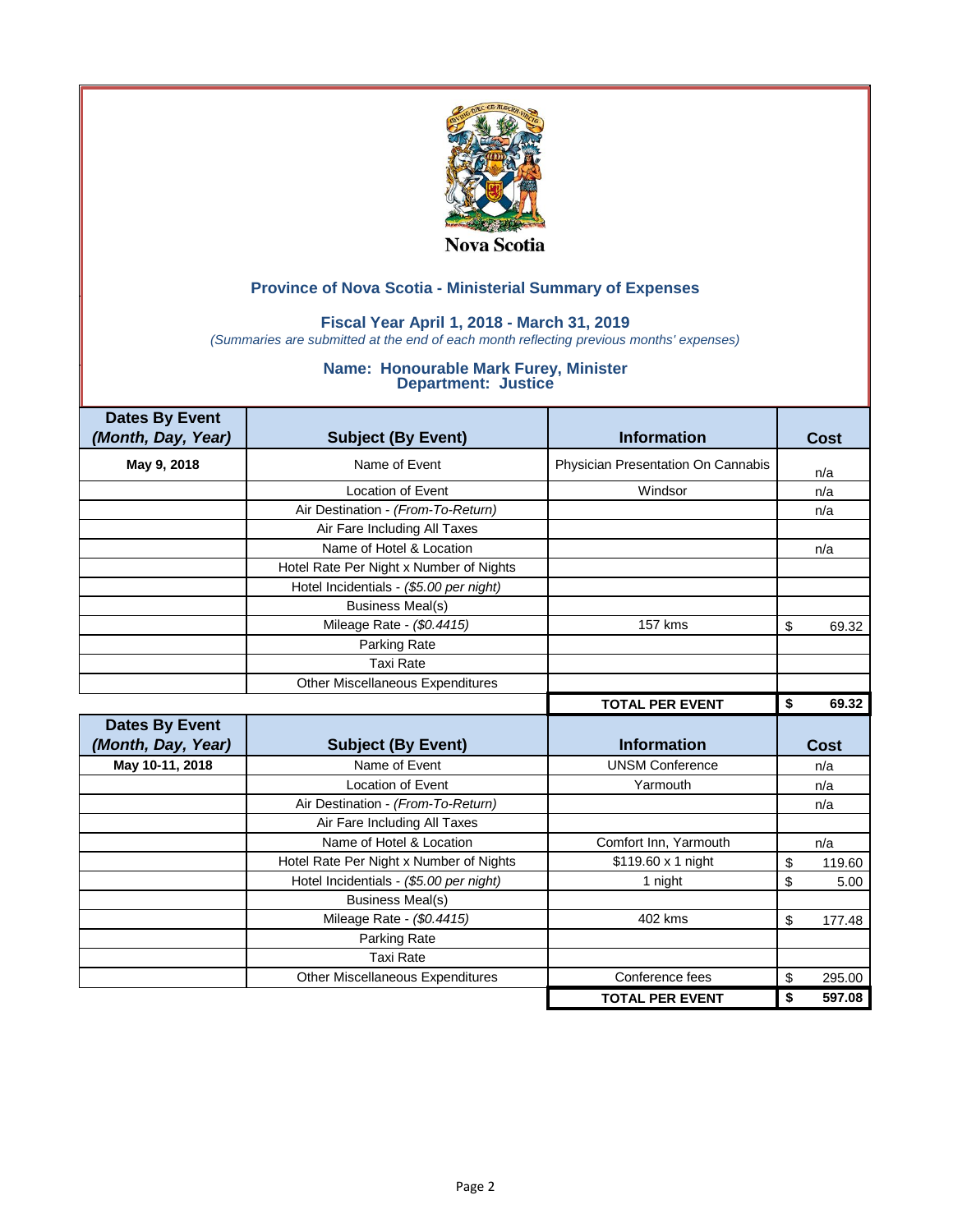

## **Fiscal Year April 1, 2018 - March 31, 2019**

*(Summaries are submitted at the end of each month reflecting previous months' expenses)*

| <b>Dates By Event</b>     |                                         |                           |             |
|---------------------------|-----------------------------------------|---------------------------|-------------|
| (Month, Day, Year)        | <b>Subject (By Event)</b>               | <b>Information</b>        | Cost        |
| May 20-23, 2018           | Name of Event                           | Cannabis meeting with MPs | n/a         |
|                           | <b>Location of Event</b>                | Ottawa, ON                | n/a         |
|                           | Air Destination - (From-To-Return)      | Ottawa-Halifax-Ottawa     | n/a         |
|                           | Air Fare Including All Taxes            |                           | 375.88      |
|                           | Name of Hotel & Location                |                           | n/a         |
| Meeting was cancelled.    | Hotel Rate Per Night x Number of Nights |                           |             |
| Flight credit applied for | Hotel Incidentials - (\$5.00 per night) |                           |             |
| future travel.            | Business Meal(s)                        |                           |             |
|                           | Mileage Rate - (\$0.4415)               |                           |             |
|                           | Parking Rate                            |                           |             |
|                           | Taxi Rate                               |                           |             |
|                           | Other Miscellaneous Expenditures        |                           |             |
|                           |                                         | <b>TOTAL PER EVENT</b>    | 375.88<br>S |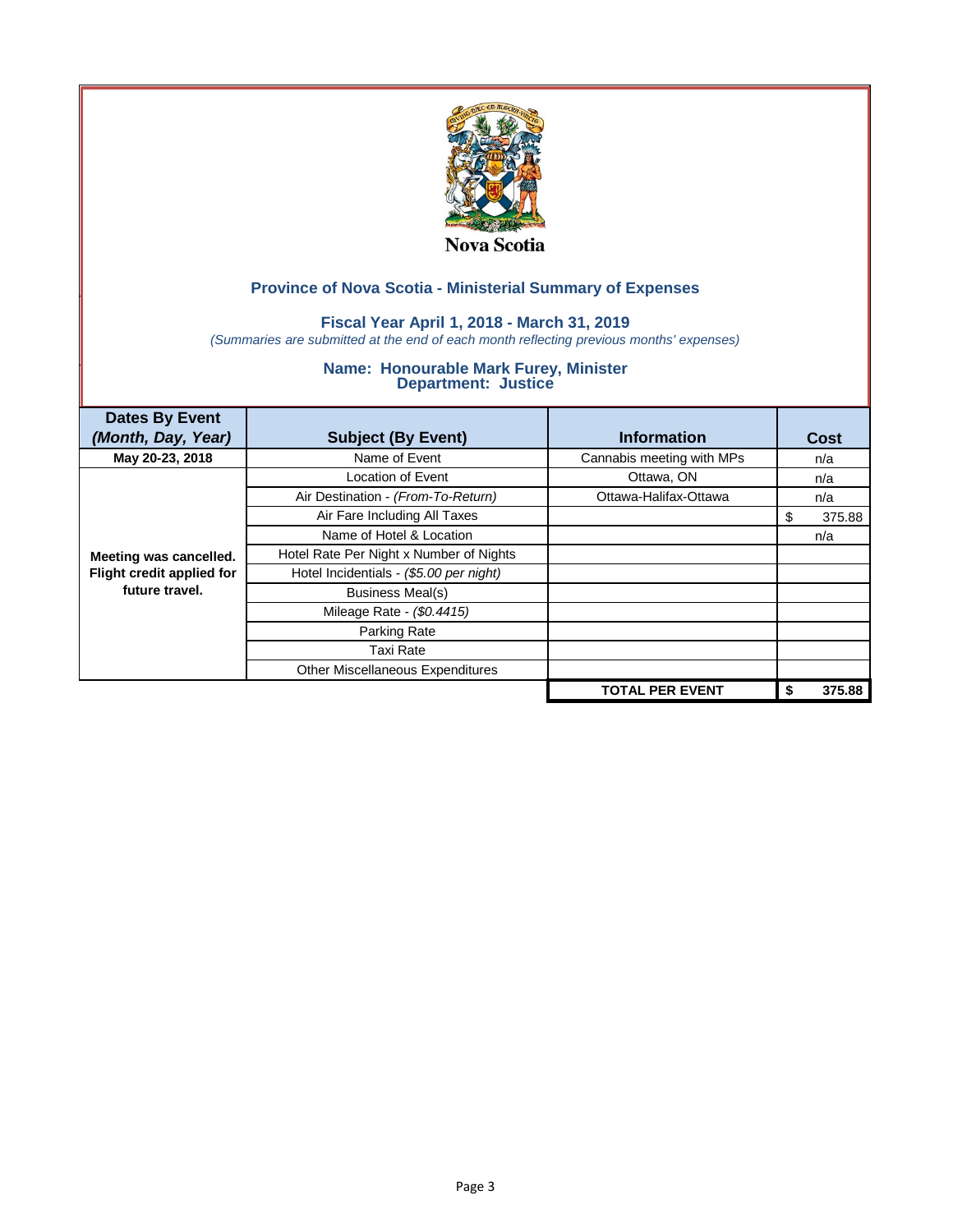

## **Fiscal Year April 1, 2018 - March 31, 2019**

*(Summaries are submitted at the end of each month reflecting previous months' expenses)*

| <b>Dates By Event</b> |                                         |                                           |              |
|-----------------------|-----------------------------------------|-------------------------------------------|--------------|
| (Month, Day, Year)    | <b>Subject (By Event)</b>               | <b>Information</b>                        | Cost         |
| June 21, 2018         | Name of Event                           | <b>Wagmatcook Court Grand Opening</b>     | n/a          |
|                       | <b>Location of Event</b>                | Wagmatcook                                | n/a          |
|                       | Air Destination - (From-To-Return)      |                                           | n/a          |
|                       | Air Fare Including All Taxes            |                                           |              |
|                       | Name of Hotel & Location                |                                           | n/a          |
|                       | Hotel Rate Per Night x Number of Nights |                                           |              |
|                       | Hotel Incidentials - (\$5.00 per night) |                                           |              |
|                       | <b>Business Meal(s)</b>                 | Per diem (1 lunch)                        | \$<br>15.00  |
|                       | Mileage Rate - (\$0.4415)               |                                           |              |
|                       | Parking Rate                            |                                           |              |
|                       | <b>Taxi Rate</b>                        |                                           |              |
|                       | <b>Other Miscellaneous Expenditures</b> |                                           |              |
|                       |                                         | <b>TOTAL PER EVENT</b>                    | \$<br>15.00  |
|                       |                                         |                                           |              |
| <b>Dates By Event</b> |                                         |                                           |              |
| (Month, Day, Year)    | <b>Subject (By Event)</b>               | <b>Information</b>                        | <b>Cost</b>  |
| June 1-30, 2018       | Name of Event                           | Meetings and events around Nova<br>Scotia | n/a          |
|                       | <b>Location of Event</b>                | Waterville / Halifax                      | n/a          |
|                       | Air Destination - (From-To-Return)      |                                           | n/a          |
|                       | Air Fare Including All Taxes            |                                           |              |
|                       | Name of Hotel & Location                |                                           | n/a          |
|                       | Hotel Rate Per Night x Number of Nights |                                           |              |
|                       | Hotel Incidentials - (\$5.00 per night) |                                           |              |
|                       | <b>Business Meal(s)</b>                 |                                           |              |
|                       | Mileage Rate - (\$0.4415)               | 406 kms                                   | \$<br>179.25 |
|                       | Parking Rate                            |                                           |              |
|                       | <b>Taxi Rate</b>                        |                                           |              |
|                       | <b>Other Miscellaneous Expenditures</b> |                                           |              |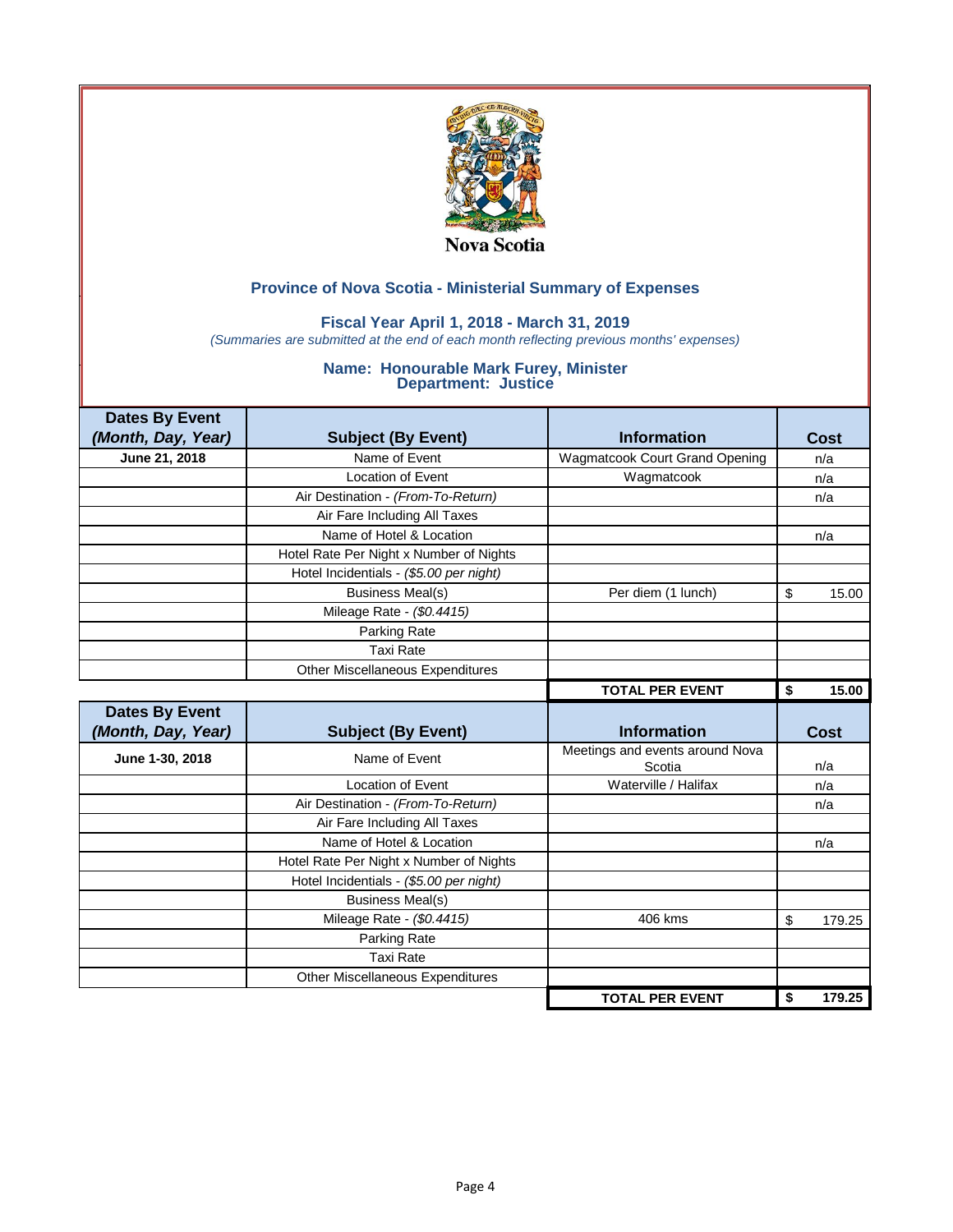

## **Fiscal Year April 1, 2018 - March 31, 2019**

*(Summaries are submitted at the end of each month reflecting previous months' expenses)*

| <b>Dates By Event</b><br>(Month, Day, Year) | <b>Subject (By Event)</b>               | <b>Information</b>                           | Cost       |
|---------------------------------------------|-----------------------------------------|----------------------------------------------|------------|
| July 11-13, 2018                            | Name of Event                           | FPT Ministers Indigenous Rights<br>Framework | n/a        |
|                                             | Location of Event                       | Ottawa, ON                                   | n/a        |
|                                             | Air Destination - (From-To-Return)      | Halifax-Ottawa-Halifax                       | n/a        |
|                                             | Air Fare Including All Taxes            |                                              | \$504.00   |
|                                             | Name of Hotel & Location                | Westin, Ottawa                               | n/a        |
|                                             | Hotel Rate Per Night x Number of Nights | \$234.14 x 1 night                           | \$234.14   |
|                                             | Hotel Incidentials - (\$5.00 per night) | 1 night                                      | \$5.00     |
|                                             | Business Meal(s)                        | 3 dinner per diems                           | \$60.00    |
|                                             | Mileage Rate - (\$0.4415)               | 169                                          | \$74.61    |
|                                             | Parking Rate                            | Halifax airport parking                      | 66.00<br>S |
|                                             | <b>Taxi Rate</b>                        |                                              |            |
|                                             | Other Miscellaneous Expenditures        |                                              |            |
|                                             |                                         | <b>TOTAL PER EVENT</b>                       | 943.75     |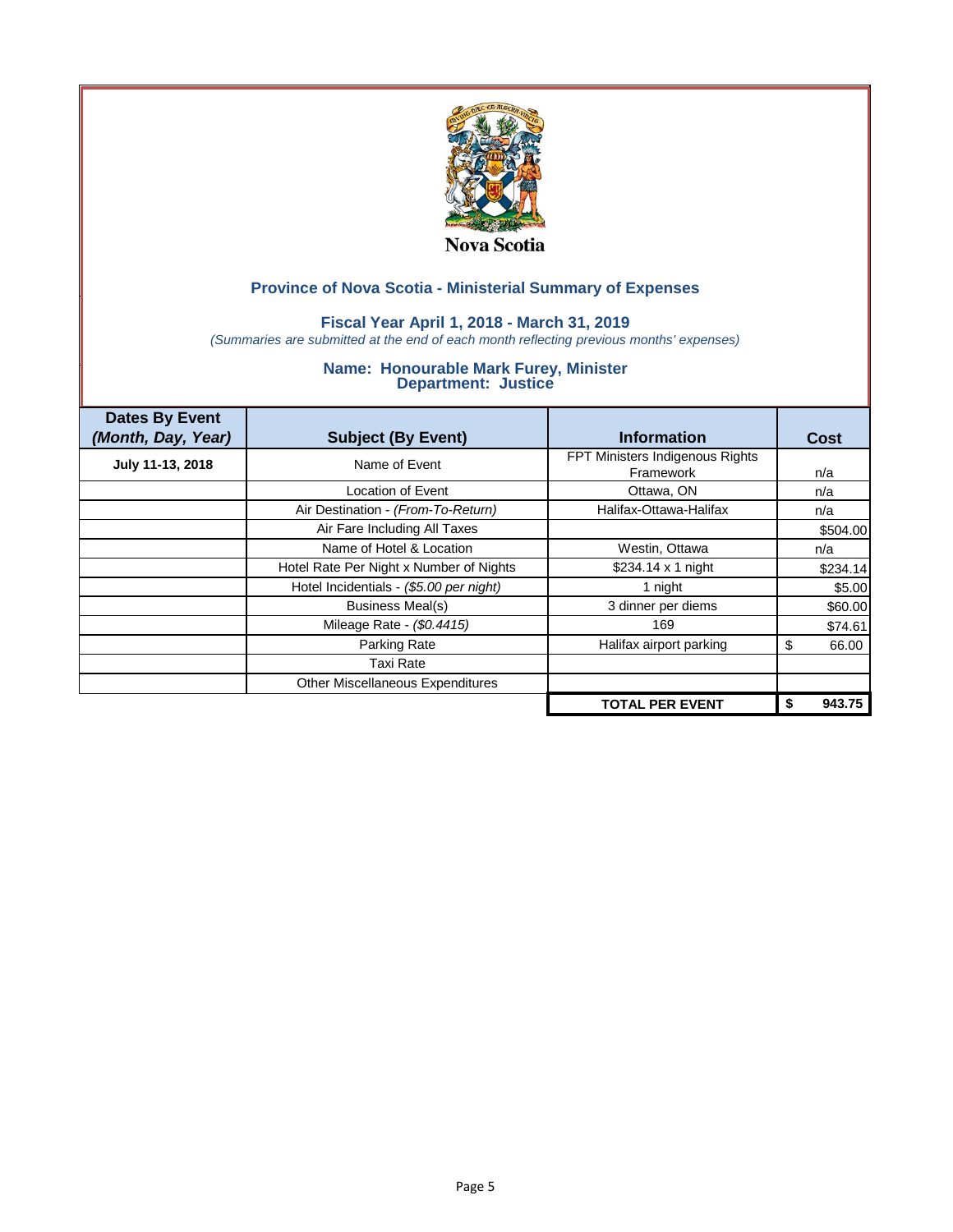

### **Fiscal Year April 1, 2018 - March 31, 2019**

*(Summaries are submitted at the end of each month reflecting previous months' expenses)*

| <b>Dates By Event</b> |                                         |                                               |              |
|-----------------------|-----------------------------------------|-----------------------------------------------|--------------|
| (Month, Day, Year)    | <b>Subject (By Event)</b>               | <b>Information</b>                            | Cost         |
| August 18-19, 2018    | Name of Event                           | Regimental Funeral                            | n/a          |
|                       | <b>Location of Event</b>                | Fredericton, NB                               | n/a          |
|                       | Air Destination - (From-To-Return)      |                                               | n/a          |
|                       | Air Fare Including All Taxes            |                                               |              |
|                       | Name of Hotel & Location                | Comfort Inn, Amherst, NS                      | n/a          |
|                       | Hotel Rate Per Night x Number of Nights | \$159.85 x 1 night                            | \$159.85     |
|                       | Hotel Incidentials - (\$5.00 per night) | 1 night                                       | \$5.00       |
|                       | <b>Business Meal(s)</b>                 | <b>Dinner</b>                                 | \$30.93      |
|                       | Mileage Rate - (\$0.4415)               |                                               |              |
|                       | Parking Rate                            |                                               |              |
|                       | <b>Taxi Rate</b>                        |                                               |              |
|                       | <b>Other Miscellaneous Expenditures</b> | Car rental                                    | \$<br>137.17 |
|                       | <b>Other Miscellaneous Expenditures</b> | Gas for car rental                            | \$<br>175.74 |
|                       | <b>Other Miscellaneous Expenditures</b> | Tolls (Cobequid)                              | \$<br>8.00   |
|                       |                                         | <b>TOTAL PER EVENT</b>                        | 516.69<br>\$ |
| <b>Dates By Event</b> |                                         |                                               |              |
| (Month, Day, Year)    | <b>Subject (By Event)</b>               | <b>Information</b>                            | <b>Cost</b>  |
| August 27-28, 2018    | Name of Event                           | Site Visit to Forensic NMS Labs               | n/a          |
|                       | <b>Location of Event</b>                | Philadelphia, PA                              | n/a          |
|                       | Air Destination - (From-To-Return)      | Halifax-Philadelphia-Halifax                  | n/a          |
|                       | Air Fare Including All Taxes            |                                               | \$1,123.21   |
|                       | Name of Hotel & Location                | Marriott Hotel Courtyard, Philadelphia,<br>PA | n/a          |
|                       | Hotel Rate Per Night x Number of Nights | \$312.80 x 1 night                            | \$312.80     |
|                       | Hotel Incidentials - (\$5.00 per night) | 1 night                                       | \$5.00       |
|                       | <b>Business Meal(s)</b>                 | Dinner                                        | \$17.20      |
|                       | Mileage Rate - (\$0.4415)               | 68 kms                                        | \$<br>30.02  |
|                       |                                         | Halifax airport parking                       | \$<br>44.00  |
|                       | Parking Rate                            |                                               |              |
|                       | <b>Taxi Rate</b>                        |                                               |              |
|                       | Other Miscellaneous Expenditures        |                                               |              |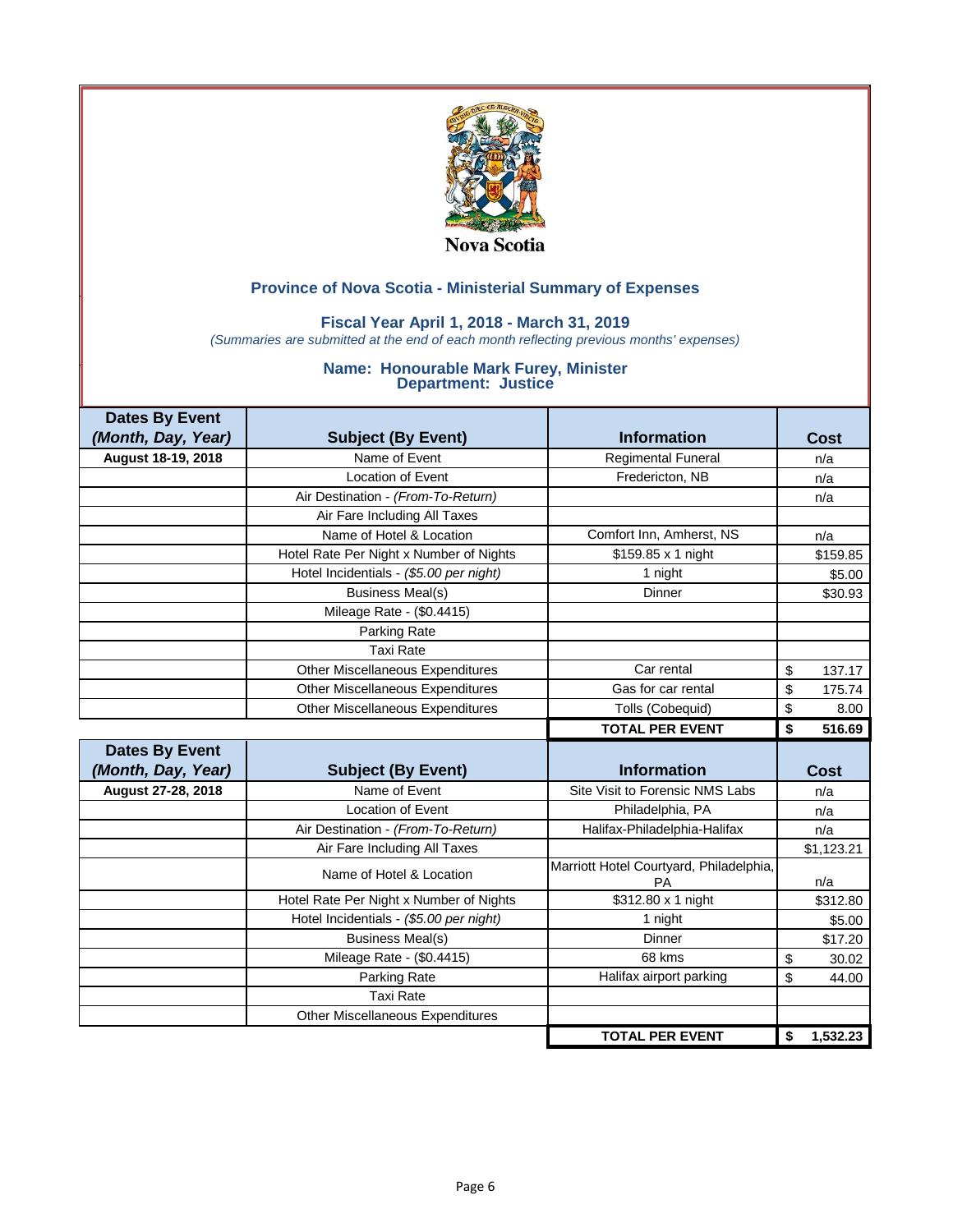

## **Fiscal Year April 1, 2018 - March 31, 2019**

*(Summaries are submitted at the end of each month reflecting previous months' expenses)*

| <b>Dates By Event</b><br>(Month, Day, Year) | <b>Subject (By Event)</b>               | <b>Information</b>                           | Cost         |
|---------------------------------------------|-----------------------------------------|----------------------------------------------|--------------|
| August 29-31, 2018                          | Name of Event                           | Atlantic Police Academy Graduation           | n/a          |
|                                             | Location of Event                       | Summerside, PE                               | n/a          |
|                                             | Air Destination - (From-To-Return)      |                                              | n/a          |
|                                             | Air Fare Including All Taxes            |                                              |              |
|                                             | Name of Hotel & Location                | Loyalist Hotel, Summerside, PE               | n/a          |
|                                             | Hotel Rate Per Night x Number of Nights | \$188.34 x 2 nights                          | \$376.68     |
|                                             | Hotel Incidentials - (\$5.00 per night) | 2 nights                                     | \$10.00      |
|                                             | Business Meal(s)                        | Dinner                                       | \$20.67      |
|                                             | Mileage Rate - (\$0.4415)               |                                              |              |
|                                             | Parking Rate                            |                                              |              |
|                                             | <b>Taxi Rate</b>                        |                                              |              |
|                                             | Other Miscellaneous Expenditures        | Car rental                                   | \$<br>229.01 |
|                                             | <b>Other Miscellaneous Expenditures</b> | Gas for car rental                           | \$<br>112.00 |
|                                             | Other Miscellaneous Expenditures        | Tolls (Cobequid and Confederation<br>bridge) | \$<br>55.00  |
|                                             |                                         | <b>TOTAL PER EVENT</b>                       | 803.36       |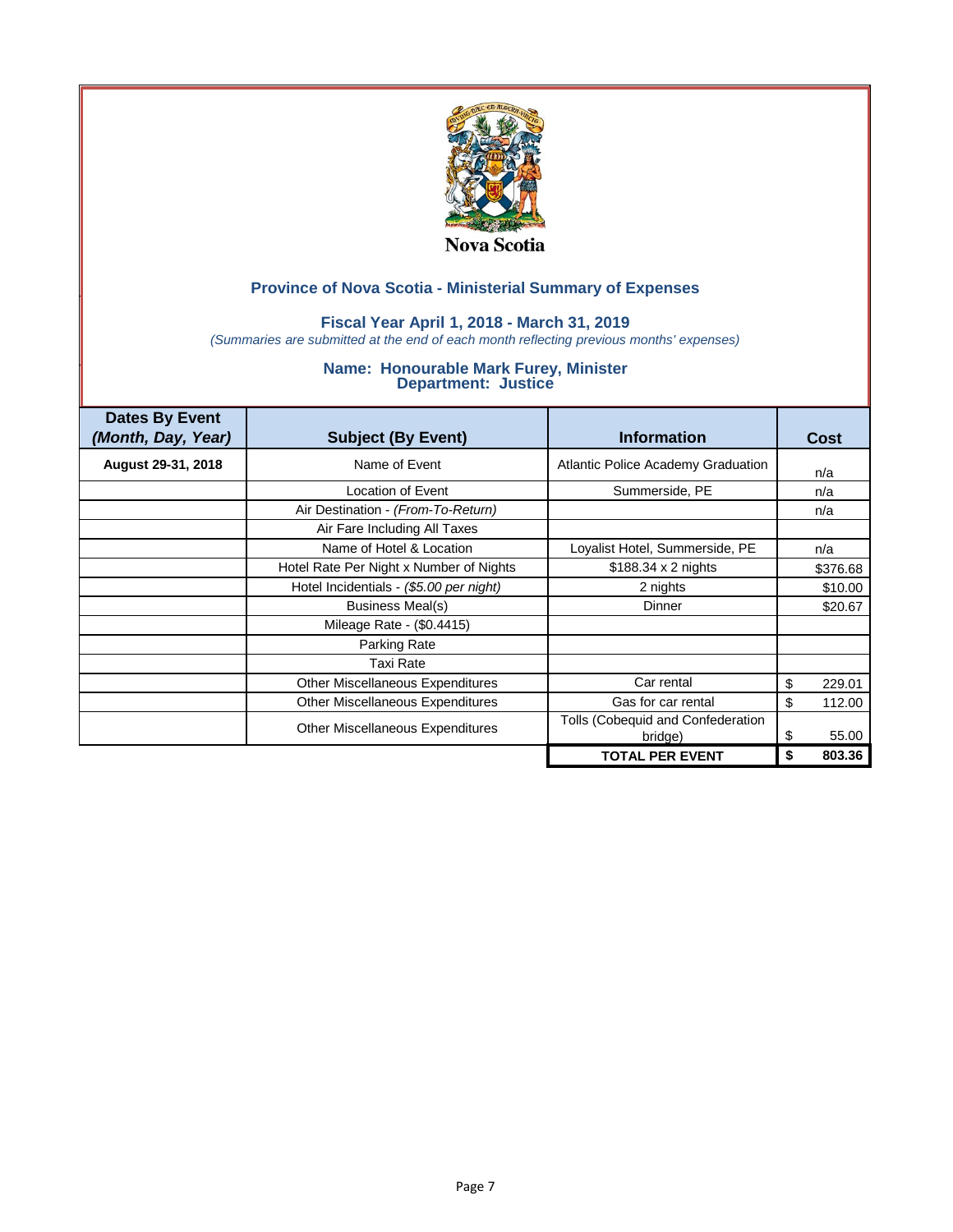

## **Fiscal Year April 1, 2018 - March 31, 2019**

*(Summaries are submitted at the end of each month reflecting previous months' expenses)*

| <b>Dates By Event</b><br>(Month, Day, Year) | <b>Subject (By Event)</b>               | <b>Information</b>                        | <b>Cost</b>  |
|---------------------------------------------|-----------------------------------------|-------------------------------------------|--------------|
| September 1-30, 2018                        | Name of Event                           | Meetings and events around Nova<br>Scotia | n/a          |
|                                             | Location of Event                       | Kentville / Bridgewater                   | n/a          |
|                                             | Air Destination - (From-To-Return)      |                                           | n/a          |
|                                             | Air Fare Including All Taxes            |                                           |              |
|                                             | Name of Hotel & Location                |                                           | n/a          |
|                                             | Hotel Rate Per Night x Number of Nights |                                           |              |
|                                             | Hotel Incidentials - (\$5.00 per night) |                                           |              |
|                                             | <b>Business Meal(s)</b>                 |                                           |              |
|                                             | Mileage Rate - (\$0.4415)               | 403 kms                                   | 177.92<br>S  |
|                                             | Parking Rate                            |                                           |              |
|                                             | Taxi Rate                               |                                           |              |
|                                             | Other Miscellaneous Expenditures        |                                           |              |
|                                             |                                         | <b>TOTAL PER EVENT</b>                    | 177.92<br>\$ |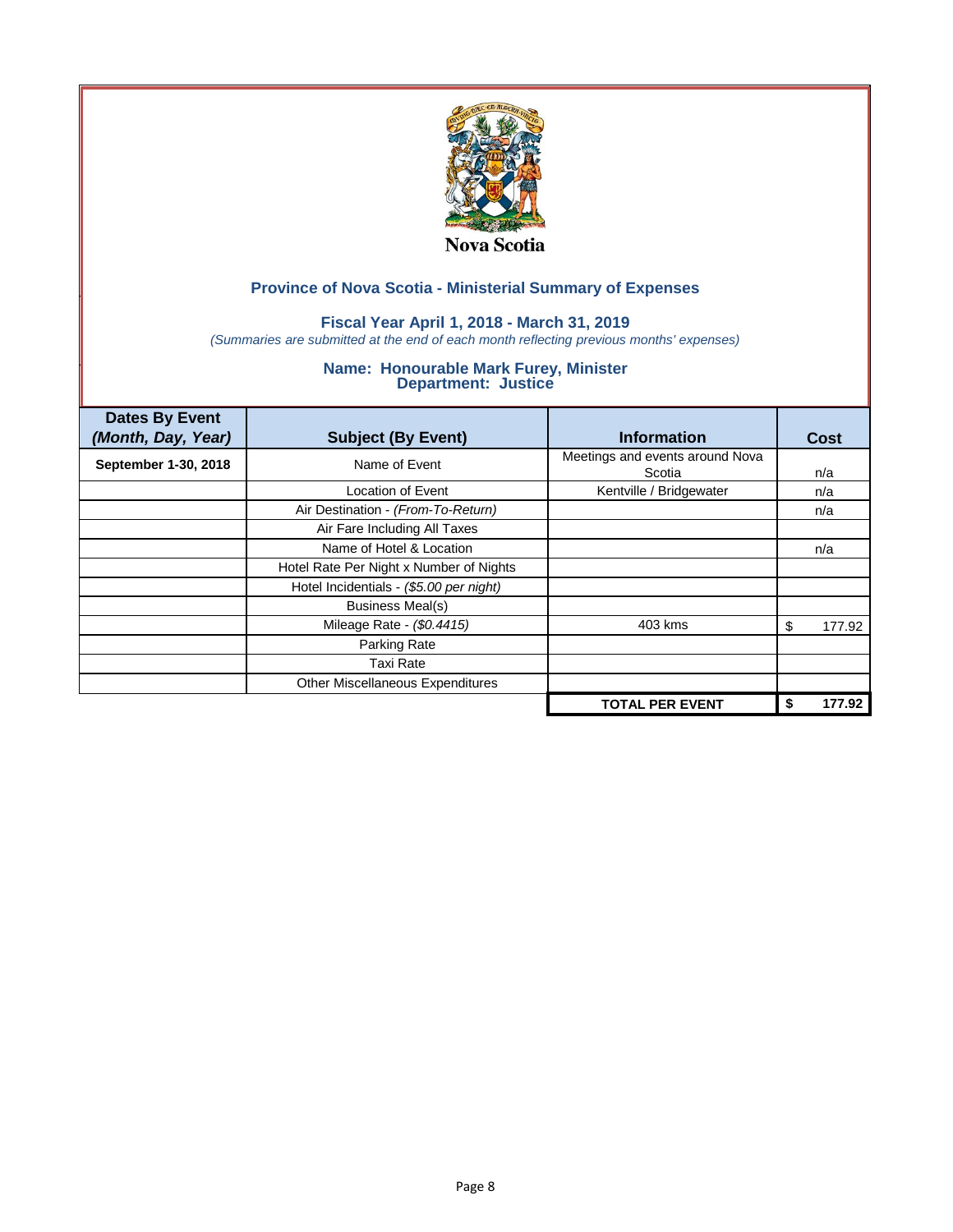

## **Fiscal Year April 1, 2018 - March 31, 2019**

*(Summaries are submitted at the end of each month reflecting previous months' expenses)*

| <b>Dates By Event</b><br>(Month, Day, Year) | <b>Subject (By Event)</b>               | <b>Information</b>                        | <b>Cost</b>  |
|---------------------------------------------|-----------------------------------------|-------------------------------------------|--------------|
| October 1-31, 2018                          | Name of Event                           | Meetings and events around Nova<br>Scotia | n/a          |
|                                             | Location of Event                       | Liverpool / Halifax                       | n/a          |
|                                             | Air Destination - (From-To-Return)      |                                           | n/a          |
|                                             | Air Fare Including All Taxes            |                                           |              |
|                                             | Name of Hotel & Location                |                                           | n/a          |
|                                             | Hotel Rate Per Night x Number of Nights |                                           |              |
|                                             | Hotel Incidentials - (\$5.00 per night) |                                           |              |
|                                             | <b>Business Meal(s)</b>                 |                                           |              |
|                                             | Mileage Rate - (\$0.4415)               | 395 kms                                   | 174.30<br>S  |
|                                             | Parking Rate                            |                                           |              |
|                                             | <b>Taxi Rate</b>                        |                                           |              |
|                                             | Other Miscellaneous Expenditures        |                                           |              |
|                                             |                                         | <b>TOTAL PER EVENT</b>                    | 174.30<br>\$ |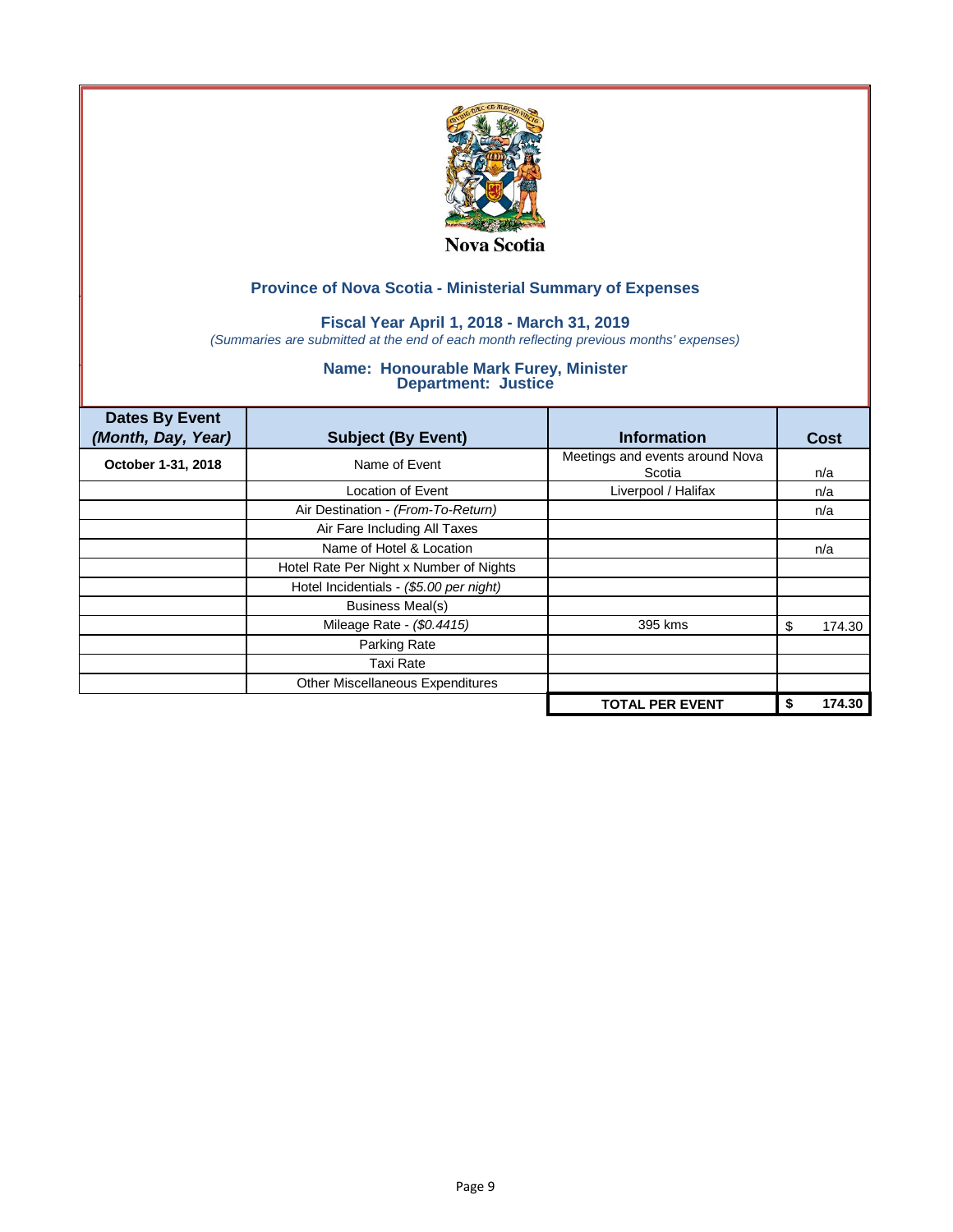

### **Fiscal Year April 1, 2018 - March 31, 2019**

*(Summaries are submitted at the end of each month reflecting previous months' expenses)*

| <b>Dates By Event</b>                       |                                         |                                                                     |                      |
|---------------------------------------------|-----------------------------------------|---------------------------------------------------------------------|----------------------|
| (Month, Day, Year)                          | <b>Subject (By Event)</b>               | <b>Information</b>                                                  | <b>Cost</b>          |
| October 31, 2018 -                          | Name of Event                           | <b>Stakeholder Meetings</b>                                         |                      |
| <b>November 2, 2018</b>                     |                                         |                                                                     | n/a                  |
|                                             | <b>Location of Event</b>                | Sydney / New Waterford                                              | n/a                  |
|                                             | Air Destination - (From-To-Return)      |                                                                     | n/a                  |
|                                             | Air Fare Including All Taxes            |                                                                     |                      |
|                                             | Name of Hotel & Location                | Cambridge Suites, Sydney                                            | n/a                  |
|                                             | Hotel Rate Per Night x Number of Nights | \$140.18 x 2 nights                                                 | \$<br>280.35         |
|                                             | Hotel Incidentials - (\$5.00 per night) |                                                                     |                      |
|                                             | <b>Business Meal(s)</b>                 | Dinner                                                              | \$<br>29.47          |
|                                             | <b>Business Meal(s)</b>                 | Lunch                                                               | \$<br>22.74          |
|                                             | <b>Business Meal(s)</b>                 | Lunch                                                               | \$<br>22.74          |
|                                             | Mileage Rate - (\$0.4415)               |                                                                     |                      |
|                                             | Parking Rate                            |                                                                     |                      |
|                                             | <b>Taxi Rate</b>                        |                                                                     |                      |
|                                             | <b>Other Miscellaneous Expenditures</b> |                                                                     |                      |
|                                             |                                         |                                                                     |                      |
|                                             |                                         | <b>TOTAL PER EVENT</b>                                              | 355.30<br>\$         |
|                                             |                                         |                                                                     |                      |
| <b>Dates By Event</b><br>(Month, Day, Year) | <b>Subject (By Event)</b>               | <b>Information</b>                                                  | Cost                 |
| November 13-16, 2018                        | Name of Event                           | Federal/Provincial/Territorial Justice<br><b>Ministers Meetings</b> | n/a                  |
|                                             | Location of Event                       | St. John's, NL                                                      | n/a                  |
|                                             | Air Destination - (From-To-Return)      | Halifax-St. John's-Halifax                                          | n/a                  |
|                                             | Air Fare Including All Taxes            |                                                                     | 533.88<br>\$         |
|                                             | Name of Hotel & Location                | Sheraton, St. John's                                                | n/a                  |
|                                             | Hotel Rate Per Night x Number of Nights | \$166.04 x 3 nights                                                 | \$<br>498.12         |
|                                             | Hotel Incidentials - (\$5.00 per night) |                                                                     |                      |
|                                             | <b>Business Meal(s)</b>                 | <b>Breakfast</b>                                                    | \$                   |
|                                             |                                         | 66 kms                                                              | 13.70<br>\$<br>29.14 |
|                                             | Mileage Rate - (\$0.4415)               |                                                                     | \$<br>88.00          |
|                                             | Parking Rate<br><b>Taxi Rate</b>        | Airport parking                                                     |                      |
|                                             | <b>Other Miscellaneous Expenditures</b> |                                                                     |                      |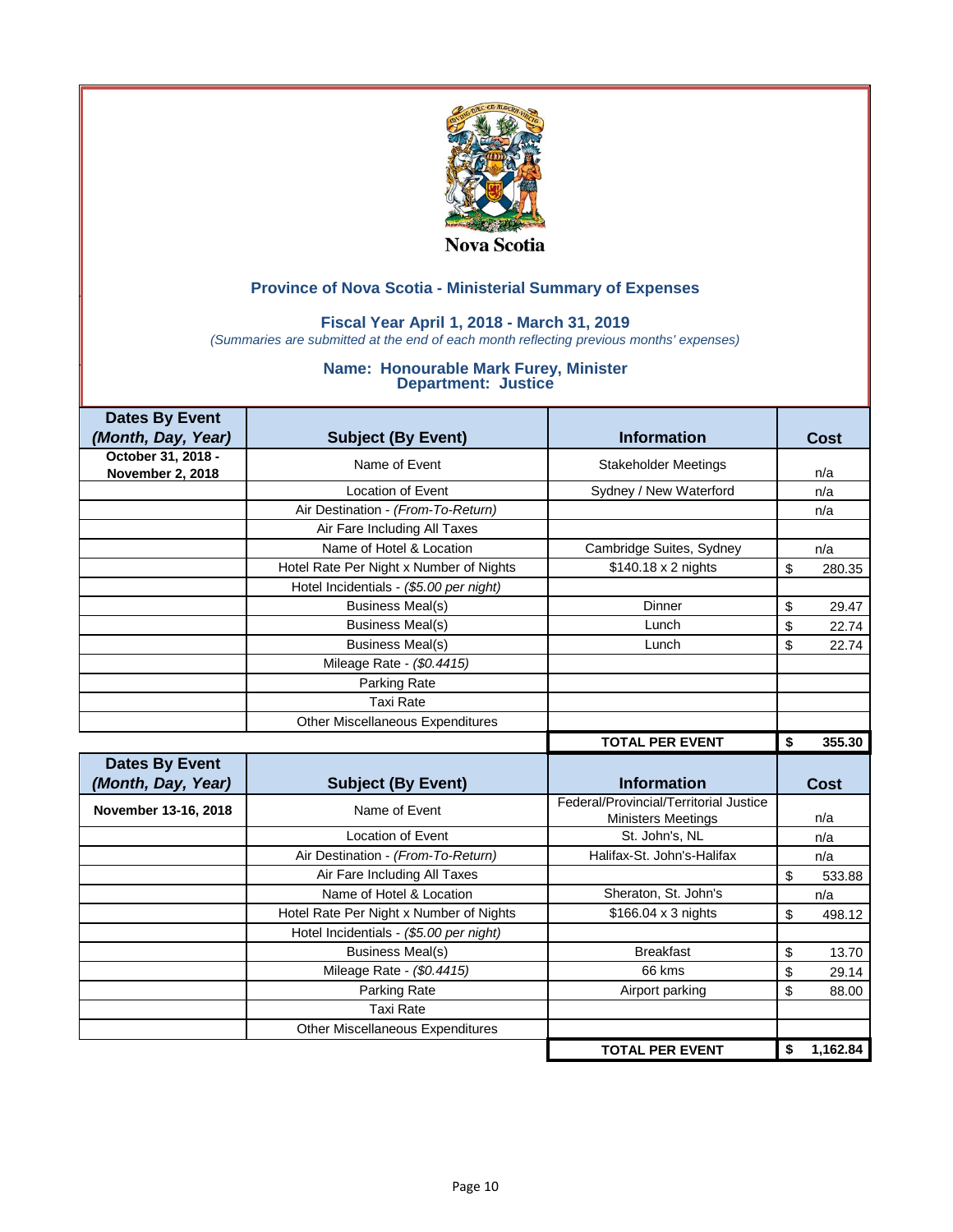

## **Fiscal Year April 1, 2018 - March 31, 2019**

*(Summaries are submitted at the end of each month reflecting previous months' expenses)*

| <b>Dates By Event</b><br>(Month, Day, Year) | <b>Subject (By Event)</b>               | <b>Information</b>     | <b>Cost</b> |
|---------------------------------------------|-----------------------------------------|------------------------|-------------|
| December 2018 (NIL)                         | Name of Event                           |                        | n/a         |
|                                             | <b>Location of Event</b>                |                        | n/a         |
|                                             | Air Destination - (From-To-Return)      |                        | n/a         |
|                                             | Air Fare Including All Taxes            |                        |             |
|                                             | Name of Hotel & Location                |                        | n/a         |
|                                             | Hotel Rate Per Night x Number of Nights |                        |             |
|                                             | Hotel Incidentials - (\$5.00 per night) |                        |             |
|                                             | <b>Business Meal(s)</b>                 |                        |             |
|                                             | Mileage Rate - (\$0.4415)               |                        |             |
|                                             | Parking Rate                            |                        |             |
|                                             | Taxi Rate                               |                        |             |
|                                             | Other Miscellaneous Expenditures        |                        |             |
|                                             |                                         | <b>TOTAL PER EVENT</b> | \$          |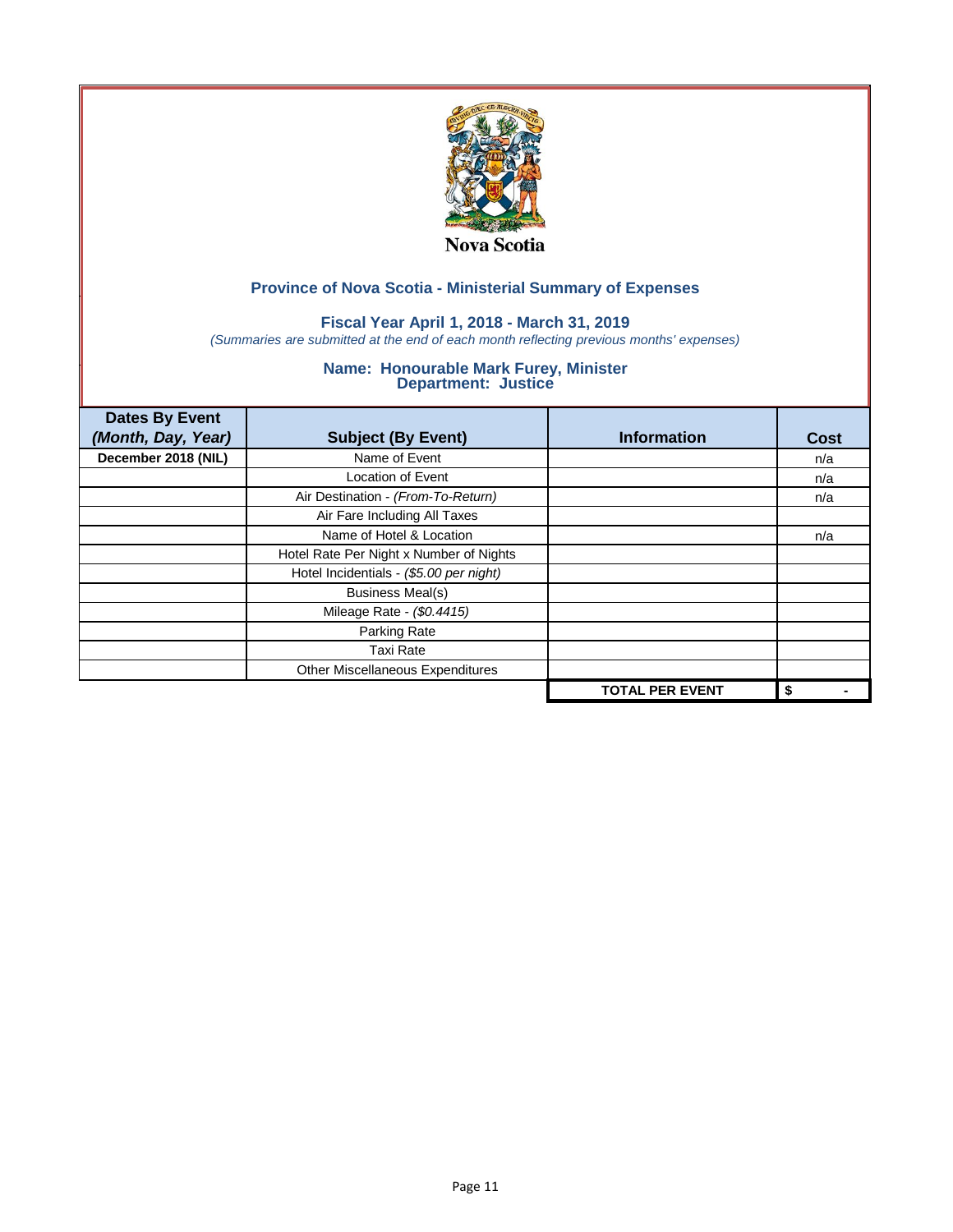

### **Fiscal Year April 1, 2018 - March 31, 2019**

*(Summaries are submitted at the end of each month reflecting previous months' expenses)*

| <b>Dates By Event</b><br>(Month, Day, Year) | <b>Subject (By Event)</b>               | <b>Information</b>                                                   | Cost       |
|---------------------------------------------|-----------------------------------------|----------------------------------------------------------------------|------------|
| <b>January 25, 2019</b>                     | Name of Event                           | Robing Ceremony for Judge Darlene<br>Jamieson and Judge Scott Norton | n/a        |
|                                             | Location of Event                       |                                                                      | n/a        |
|                                             | Air Destination - (From-To-Return)      |                                                                      | n/a        |
|                                             | Air Fare Including All Taxes            |                                                                      |            |
|                                             | Name of Hotel & Location                |                                                                      | n/a        |
|                                             | Hotel Rate Per Night x Number of Nights |                                                                      |            |
|                                             | Hotel Incidentials - (\$5.00 per night) |                                                                      |            |
|                                             | <b>Business Meal(s)</b>                 |                                                                      |            |
|                                             | Mileage Rate - (\$0.4415)               | 204 kms                                                              | 90.07<br>S |
|                                             | Parking Rate                            |                                                                      |            |
|                                             | Taxi Rate                               |                                                                      |            |
|                                             | Other Miscellaneous Expenditures        |                                                                      |            |
|                                             |                                         | <b>TOTAL PER EVENT</b>                                               | 90.07      |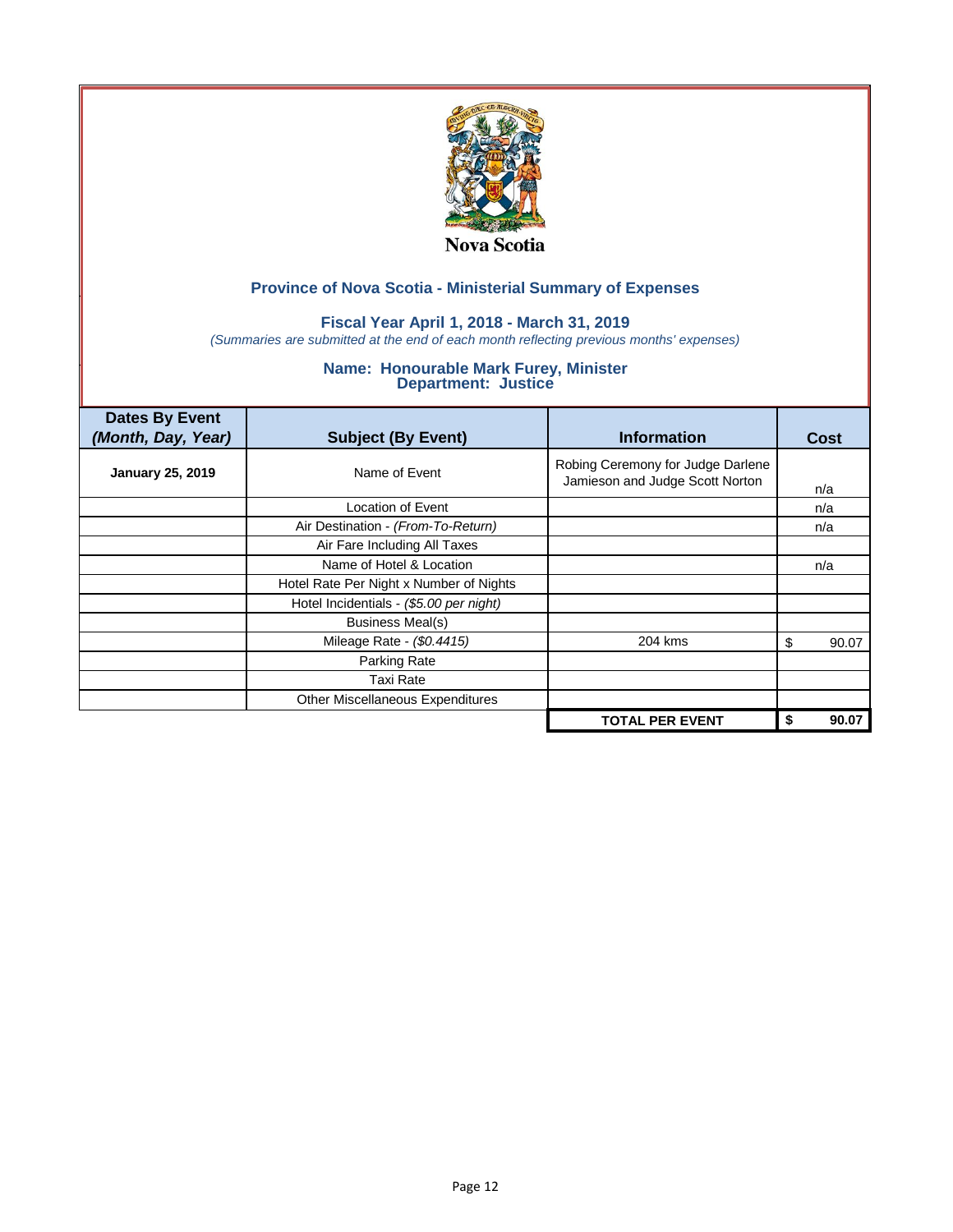

## **Fiscal Year April 1, 2018 - March 31, 2019**

*(Summaries are submitted at the end of each month reflecting previous months' expenses)*

| <b>Dates By Event</b><br>(Month, Day, Year) | <b>Subject (By Event)</b>               | <b>Information</b>     | <b>Cost</b> |
|---------------------------------------------|-----------------------------------------|------------------------|-------------|
| February 2019 (NIL)                         | Name of Event                           |                        | n/a         |
|                                             | <b>Location of Event</b>                |                        | n/a         |
|                                             | Air Destination - (From-To-Return)      |                        | n/a         |
|                                             | Air Fare Including All Taxes            |                        |             |
|                                             | Name of Hotel & Location                |                        | n/a         |
|                                             | Hotel Rate Per Night x Number of Nights |                        |             |
|                                             | Hotel Incidentials - (\$5.00 per night) |                        |             |
|                                             | <b>Business Meal(s)</b>                 |                        |             |
|                                             | Mileage Rate - (\$0.4415)               |                        |             |
|                                             | Parking Rate                            |                        |             |
|                                             | Taxi Rate                               |                        |             |
|                                             | Other Miscellaneous Expenditures        |                        |             |
|                                             |                                         | <b>TOTAL PER EVENT</b> | \$          |